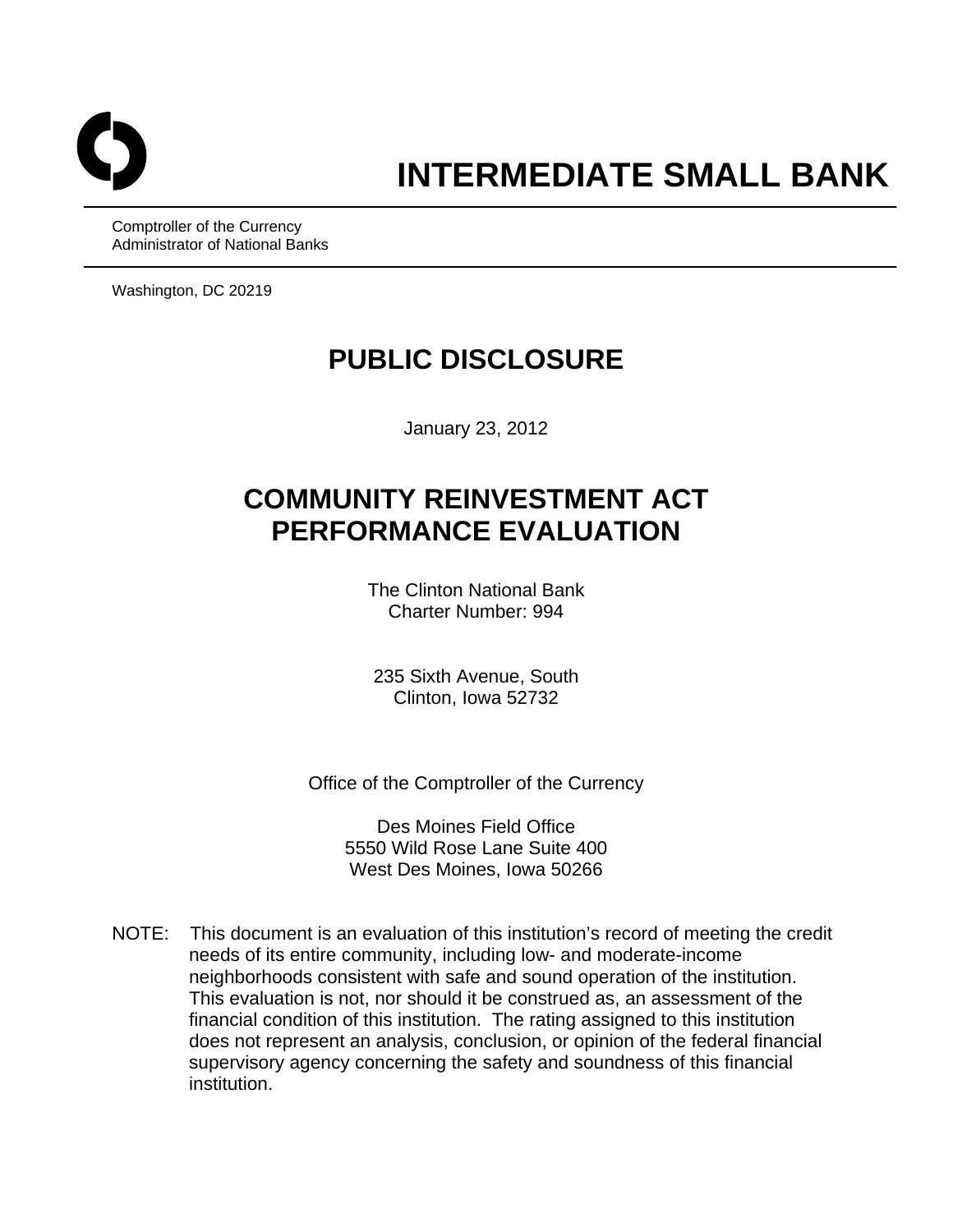### **INSTITUTION'S CRA RATING: This institution is rated Satisfactory.**

#### **The Lending Test is rated: Satisfactory. The Community Development Test is rated: Satisfactory.**

- The Clinton National Bank (CNB) originates a substantial majority of its loans in its assessment area (AA).
- The loan-to-deposit ratio is lower than peer. However, this is reasonable considering the competitive local lending environment and CNB's sales of loans on the secondary market.
- The bank has a satisfactory record of lending to businesses of different sizes and in different geographies.
- Community development (CD) investments and services demonstrate an adequate responsiveness to the needs of the AA.

# **Scope of Examination**

CNB has one AA, which received a full-scope review. Home, business, consumer, and farm loans originated between January 1, 2010 and December 31, 2011 were reviewed to evaluate CNB's performance under the Community Reinvestment Act (CRA). The bank's loan-to-deposit ratio was reviewed and compared to other similarly situated institutions in the AA. We determined the bank's primary product is business loans based on dollar volume and number of loans originated during the evaluation period.

| Loan Type             | % by Dollars of Loans<br>Originated/Purchased during<br>evaluation period | % by Number of Loans<br>Originated/Purchased during<br>evaluation period |
|-----------------------|---------------------------------------------------------------------------|--------------------------------------------------------------------------|
| <b>Business Loans</b> | <b>54%</b>                                                                | 16%                                                                      |
| <b>Consumer Loans</b> | 6%                                                                        | 56%                                                                      |
| Farm Loans            | 28%                                                                       | 16%                                                                      |
| Home Loans            | 12%                                                                       | 11%                                                                      |
| Total                 | 100%                                                                      | 100%                                                                     |

A sample of 20 business loans was reviewed to determine the bank's lending performance within its AA. Additionally, reviews of borrower distribution and geographic distribution among business borrowers were also performed and compared to demographic characteristics. CRA-related complaints were also reviewed.

CNB's CD activities completed since the last performance evaluation (PE) were also reviewed. The number and amount of CD loans and investments, and the extent of CD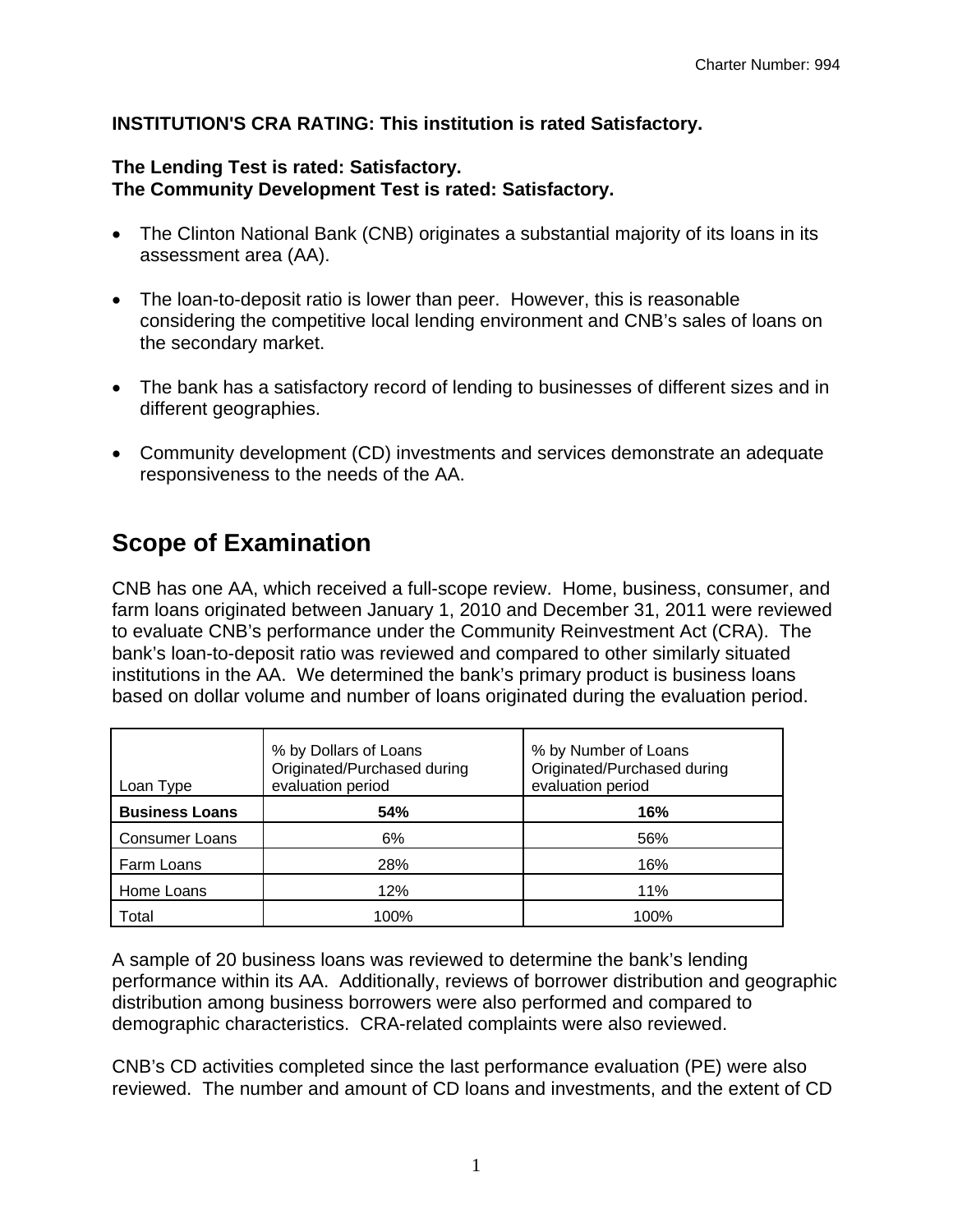services were evaluated. The responsiveness of these activities to the needs of the community was taken into account.

### **Description of Institution**

CNB is wholly owned by W.J. Young and Co., a one-bank holding company, located in the city of Clinton, Iowa. CNB has been in business since 1865 and has a major market share of local deposits. There are 12 other banks in the market with over 30 offices. Credit unions in the market also compete for local deposits.

CNB offers traditional banking services and loan products normally associated with a community bank. CNB is primarily a commercial and agricultural real estate lender. CNB has nine branches, including its main office, and 20 ATMs located mostly in the Clinton area. No branches were opened or closed during the evaluation period. Customers may also access their accounts through telephone or Internet banking, or debit cards.

In response to community credit needs, CNB conducts interviews with community leaders to ascertain credit needs. CNB uses these interviews to determine the role the bank may play in meeting the needs of low- and moderate-income individuals in the AA.

As of December 31, 2011, the bank had total assets of \$370 million. Net loans totaled \$176 million, representing 48 percent of total assets. Equity capital was reported at \$48.8 million. The bank's previous CRA rating as of February 11, 2008 was Satisfactory.

Additional information is available in the bank's public file.

### **Description of Assessment Area**

CNB's AA meets the requirements of the regulation and does not arbitrarily exclude any low- or moderate-income census tracts (CTs). The Clinton/Jackson AA consists of 12 contiguous CTs. It is not located in an MSA. Eleven CTs are in Clinton County and one CT is in Jackson County. One CT in Clinton County is designated moderate-income, while the remaining 11 CTs are designated as middle- or upper-income. The moderateincome CT consists primarily of the downtown Clinton area. Of the 20,083 total assessment area households, 7 percent are in moderate CTs, 71 percent in middle CTs, and 22 percent in upper CTs.

The 2010 Census disclosed that 32 percent of households received some social security income, 10 percent are below the poverty level, and 3 percent received some form of public assistance. The 2010 Census also disclosed that 29 percent of the available housing units were rentals and 9 percent were multifamily units. The HUD Weighted Average Median Housing Cost is \$71,555. The Weighted Average of HUD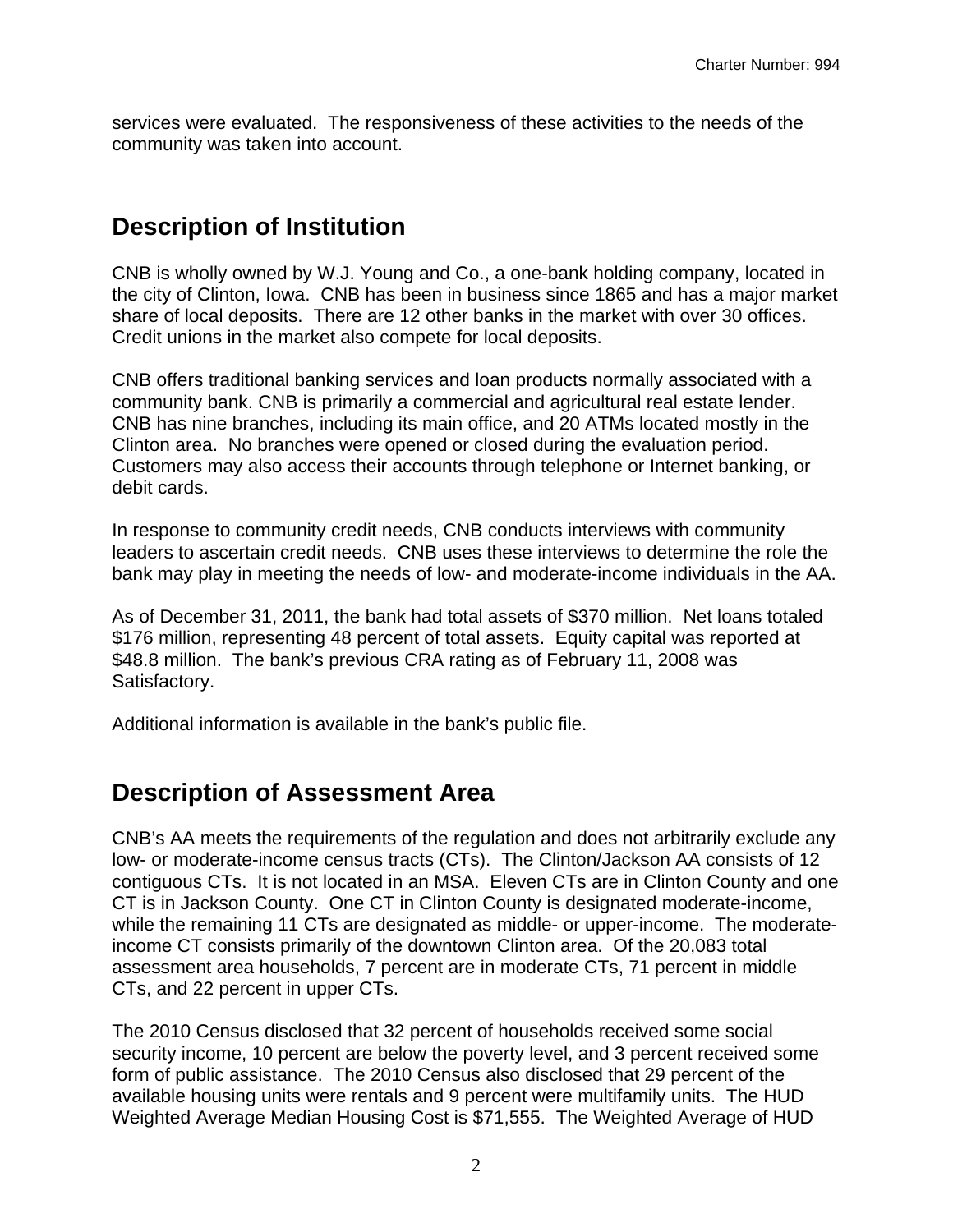Updated Median Family Income for 2010 and 2011 are \$54,200 and \$56,200, respectively.

The local economy is stable. Clinton has one of the busiest ports on the upper Mississippi River, with a number of products shipped from manufacturing facilities located along the river. The town has a well diversified industrial base. The largest employers include Mercy Hospital, ADM, Lyondell, Nestle-Purina, and the Clinton School District. The regional medical center serves small communities in Illinois and communities to the west of Clinton, Iowa. The city unemployment rate is high at over 7.1 percent, but recently improved from 7.7 percent. This rate is higher than the statewide rate of 6.0 percent. Many Clinton residents commute to work in the Quad Cities area to the south.

The riverfront industrial park was recently renovated into a park space, removing a number of old vacant buildings along the river. ADM recently expanded, building a facility that produces biodegradable plastic. ADM bought and demolished a number of old housing units, reducing the quantity of low- and moderate-income housing.

We interviewed representatives from two local community organizations. These contacts indicated there have been no complaints about the local banks not meeting credit needs. Both contacts highlighted the most significant community credit needs as affordable housing and financial education. One contact also indicated that CNB had been especially accommodating to low- and moderate-income bank customers. The contacts also appreciated the outreach activities performed by CNB, which provided a forum to discuss credit and banking needs with a financial institution.

### **Conclusions with Respect to Performance Tests**

### **LENDING TEST**

CNB meets the standard for satisfactory performance under the Lending Test. The loan-to-deposit ratio is reasonable, and the bank originates a substantial majority of its loans in the AA. More weight was placed on the bank's performance relating to borrower and geographic distribution. Under both the Borrower and Geographic Distribution Tests, CNB's performance was reasonable and meets the standard for satisfactory performance.

### **Loan-to-Deposit Ratio**

CNB's loan-to-deposit ratio is reasonable and meets the standard for satisfactory performance. The quarterly average loan-to-deposit ratio since the last CRA examination was 70 percent, compared to an average of 86 percent for the two similarly situated institutions in the bank's AA. The bank's loan-to-deposit ratio is lower than these peer institutions, but reasonable considering the competitive local lending environment and volume of loans sold by the bank on the secondary market. The bank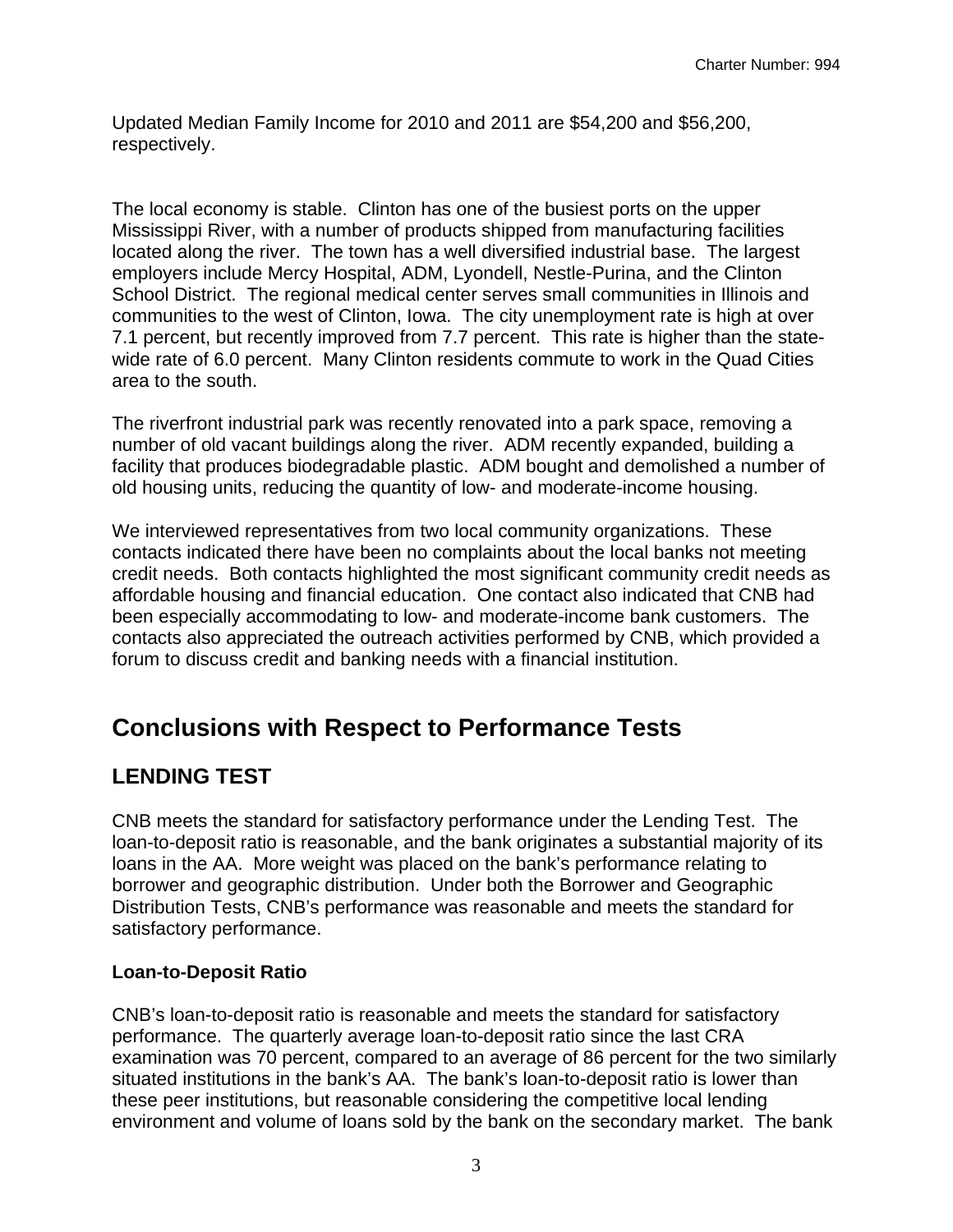generally sells long-term, fixed rate residential loans. Since the last CRA examination, the bank sold \$76 million in home loans. If these loans were considered in this ratio analysis, the average quarterly loan-to-deposit ratio would exceed 75 percent.

#### **Lending in Assessment Area**

The bank originated a substantial majority of its business loans in the AA and exceeds the standard for satisfactory performance. A random sample of 20 business loans showed 85 percent by number and 84 percent by dollar amount were located within CNB's AA.

| Table 1 - Lending in Clinton/Jackson Assessment Area |                 |                   |   |    |                  |           |         |         |      |           |
|------------------------------------------------------|-----------------|-------------------|---|----|------------------|-----------|---------|---------|------|-----------|
|                                                      | Number of Loans |                   |   |    | Dollars of Loans |           |         |         |      |           |
| Loan Type                                            |                 | Outside<br>Inside |   |    | Inside           |           | Outside |         |      |           |
|                                                      | #               | %                 | # | %  | ™otal            |           | $\%$    |         | $\%$ | Total     |
| Business                                             | 17              | 85                | 3 | 15 | 20               | 2,097,921 | 84      | 413,000 | 16   | 2,510,921 |
| <b>Totals</b>                                        | 17              | 85                | 3 | 15 | 20               | 2,097,921 | 84      | 413.000 | 16   | 2,510,921 |

*Source: HMDA data & sampled farm loan data 2010-2011* 

#### **Lending to Businesses of Different Sizes**

CNB's lending to businesses of different sizes reflects reasonable penetration and meets the standard for satisfactory performance. The bank's distribution of loans to businesses with revenues less than \$1 million was less than the demographic comparator by dollar but exceeded the comparator by number. The demographic comparator of 74 percent indicates that a majority of the businesses in the AA have revenues less than \$1 million. Table 2 shows 85 percent of the number of loans and 56 percent of the dollar amount of loans in our sample were to businesses with revenues less than \$1 million. It should be noted that a number of loans in our sample were smaller dollar loans to businesses with revenues of less than \$1 million. Considering this factor, the bank's performance by number is more representative of the bank's performance under this criterion.

As shown in Table 2, 24 percent of AA businesses have unavailable or unknown revenues. In evaluating the bank's performance in lending to business of different sizes, the bank's willingness to make loans to small businesses was considered. CNB is assisting small businesses in obtaining financing by participating in the Small Business Administration loan program. Reviews of CNB's performance context also found the credit needs of businesses are being met.

| Table 2 - Borrower Distribution of Loans to Business in Clinton/Jackson AA |              |               |                |        |  |  |
|----------------------------------------------------------------------------|--------------|---------------|----------------|--------|--|--|
| <b>Business Revenues (or</b>                                               | ≤\$1,000,000 | > \$1,000,000 | Unavailable/   | Total  |  |  |
| Sales)                                                                     |              |               | <b>Unknown</b> |        |  |  |
| % of AA Business                                                           | 73.86        | 2.21          | 23.93          | 100.00 |  |  |
| % of Bank Loans in AA by #                                                 | 85.00        | 10.00         | 5.00           | 100.00 |  |  |
| % of Bank Loans in AA by \$                                                | 55.99        | 43.84         | 0.17           | 100.00 |  |  |

*Source: Business loan data sampled from 2010-2011 and U.S. Census Data*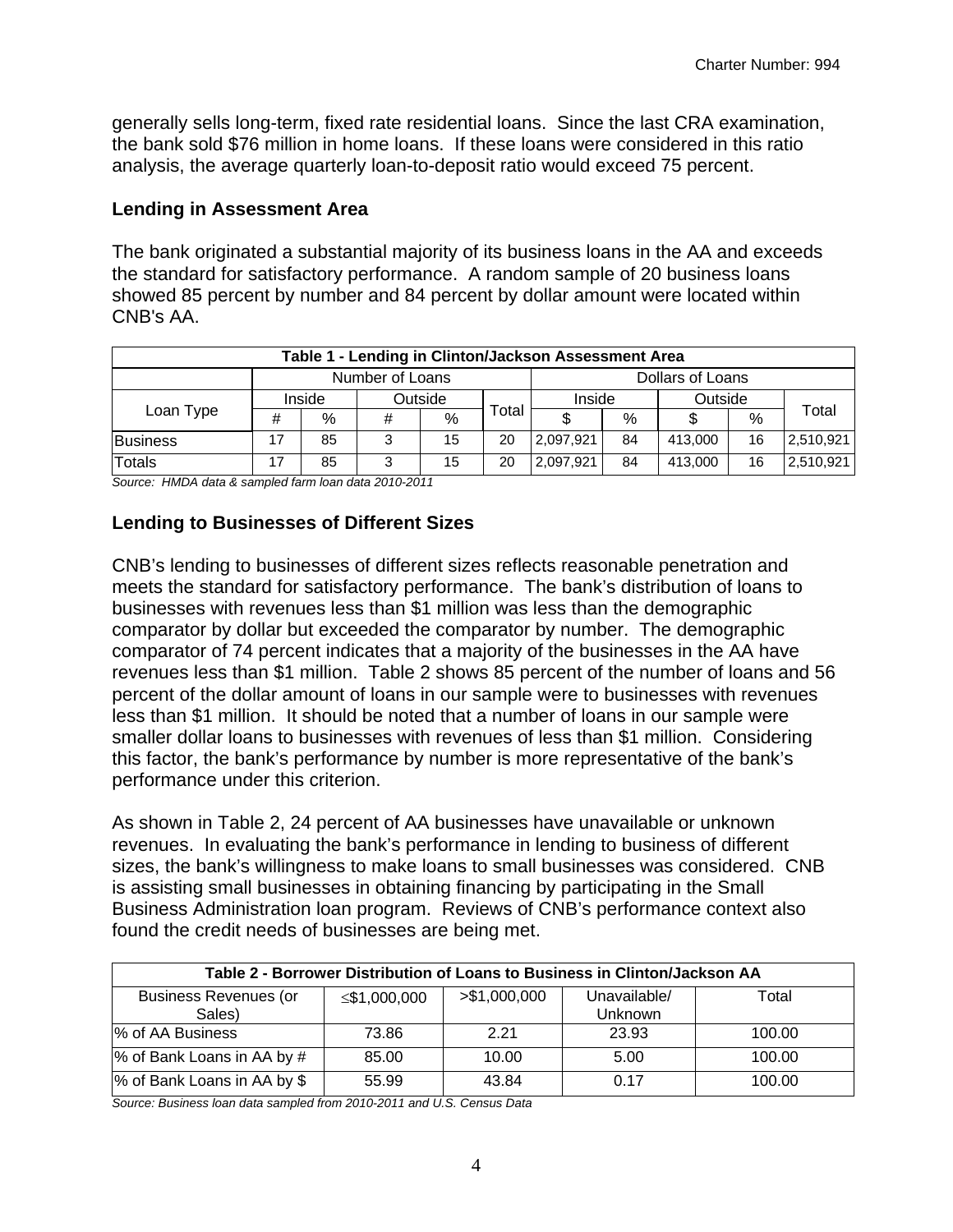#### **Geographic Distribution of Loans**

CNB's geographic distribution of business loans reflects a reasonable dispersion of lending and meets the standard for satisfactory performance. The bank's performance for business loans meets the demographic comparator for businesses in the moderateincome CT. Lending to business in the middle-income geographies meets the comparator for the combined volume of businesses in the middle- and upper-income CTs.

| Table 3 - Geographic Distribution of Loans to Businesses in Clinton/Jackson AA |         |            |          |            |                                                                                    |            |         |              |  |
|--------------------------------------------------------------------------------|---------|------------|----------|------------|------------------------------------------------------------------------------------|------------|---------|--------------|--|
| Census Tract<br>Income Level                                                   | Low     |            | Moderate |            | Middle                                                                             |            | Upper   |              |  |
| Loan Type                                                                      | % of AA | % of<br>οt | % of AA  | % of<br>οf | % of AA<br>Businesses Number Businesses Number Businesses Number Businesses Number | % of<br>οt | % of AA | $%$ of<br>οf |  |
|                                                                                |         | Loans      |          | Loans      |                                                                                    | Loans      |         | Loans        |  |
| <b>Business</b>                                                                | 0.00    | 0.00       | 10.22    | 10.00      | 65.54                                                                              | 90.00      | 24.24   | 0.00         |  |

*Source: Business loan data sampled from 2010-2011 and U.S. Census Data* 

#### **Responses to Complaints**

The bank has not received any complaints regarding its CRA performance.

### **COMMUNITY DEVELOPMENT TEST**

CNB's performance under the Community Development Test meets the standard for satisfactory performance. CD activities were concentrated in investments and services addressing community service and economic development needs. CNB's activities demonstrate an adequate responsiveness to community needs, but performance context findings indicated affordable housing and financial education remain significant needs in the community.

#### **Number and Amount of Community Development Loans**

CNB did not originate any CD loans during the evaluation period.

#### **Number and Amount of Qualified Investments**

CNB made a total of \$58,707 in cash contributions and donations to CD organizations providing community services and creating jobs for low- and moderate- income individuals.

• \$37,500 to Quality Jobs 4A Strong Future, a joint project of the Clinton Area Chamber of Commerce and the Clinton Area Development Corporation designed to retain and attract employers that provide quality employment opportunities. Quality Jobs 4A Strong Future is located in a moderate-income CT in the Clinton/Jackson AA.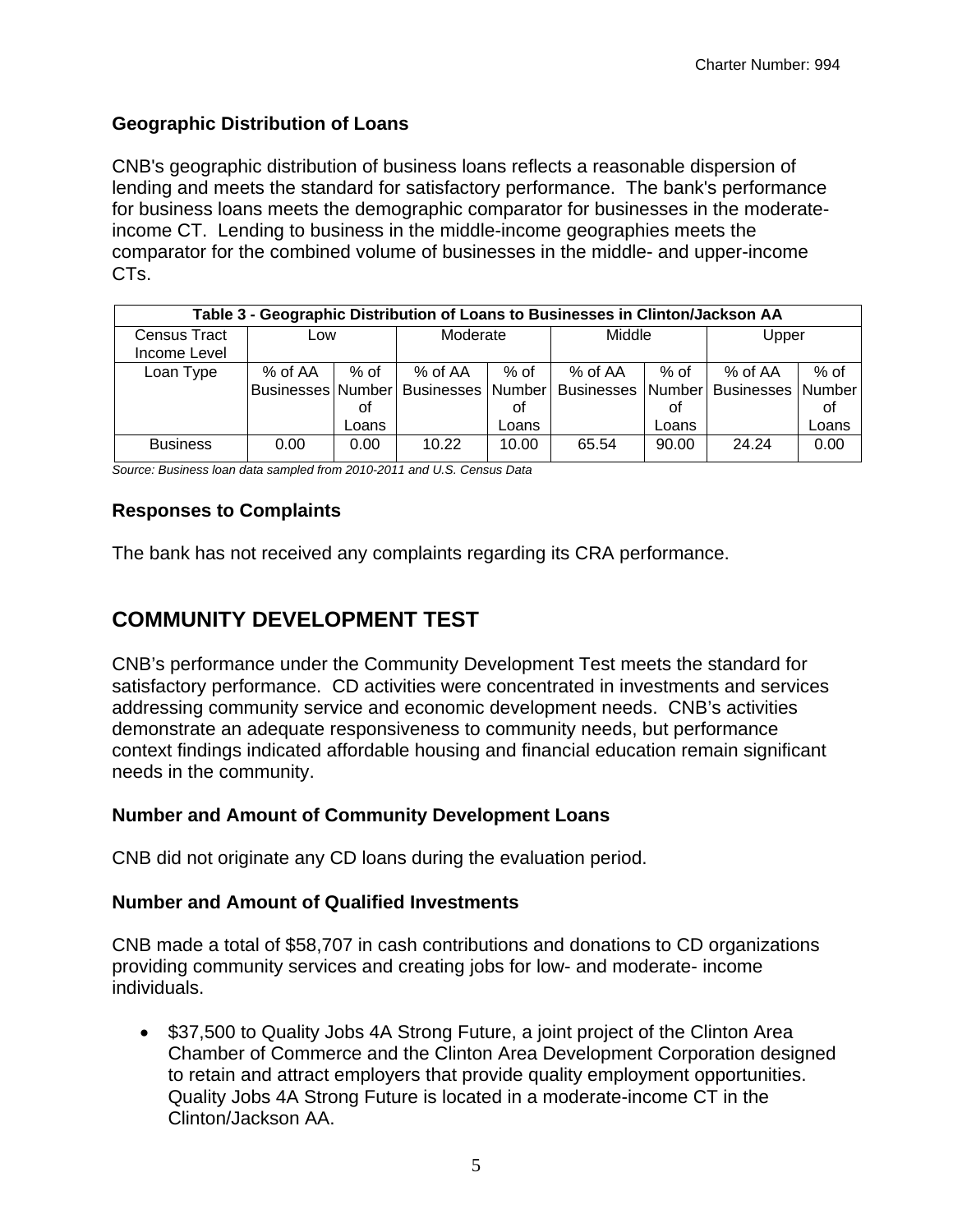$\bullet$  \$21,207 to United Way.

#### **Extent to Which the Bank Provides Community Development Services**

CNB provides CD services through a product offering that serves the banking and credit needs of low- and moderate-income individuals, small businesses, and small farms. The bank also has one location that ensures banking services reach a moderateincome area.

- CNB officers a free checking account with no required minimum balance and no cost when using a debit card. This product was created during the evaluation period and offered in response to community outreach meetings in which the bank learned low- and moderate-income banking customers needed a checking account without fees.
- Small Business Administration (SBA) 13 loans \$5.2 million.

This federal government agency provides financing and counsel to small businesses. SBA loans are frequently provided to entrepreneurs to start or grow small businesses.

 Farm Service Agency (FSA) - 14 loans - \$1.6 million.

This federal government agency provides direct and guaranteed loans to farmers and ranchers who cannot obtain commercial credit from a bank or other lender. FSA loans are often provided to beginning farmers who cannot qualify for conventional loans because they have insufficient financial resources. FSA also helps established farmers who have suffered financial setbacks from natural disasters, or whose resources are too limited to maintain profitable farming operations.

 Delivery systems are accessible to individuals of different income levels. CNB's main bank location is located in a moderate-income CT. There is a drive up facility across the street from this location. Both locations are open six days per week with similar hours to other bank offices. CNB's complete line of loan and deposit products is available at the main bank location.

#### **Responsiveness to Community Development Needs**

CNB demonstrates an adequate responsiveness to the needs in the community. While the bank did not make any CD loans, it is evident from reviewing the CD services that CNB is meeting the needs of small farms and businesses. SBA loans increased significantly from the previous evaluation's total of five loans and \$259 thousand. FSA lending declined since the previous PE but overall lending in the SBA and FSA programs remains above totals from the previous PE. CNB also demonstrated responsiveness to community needs by developing a free checking account in response